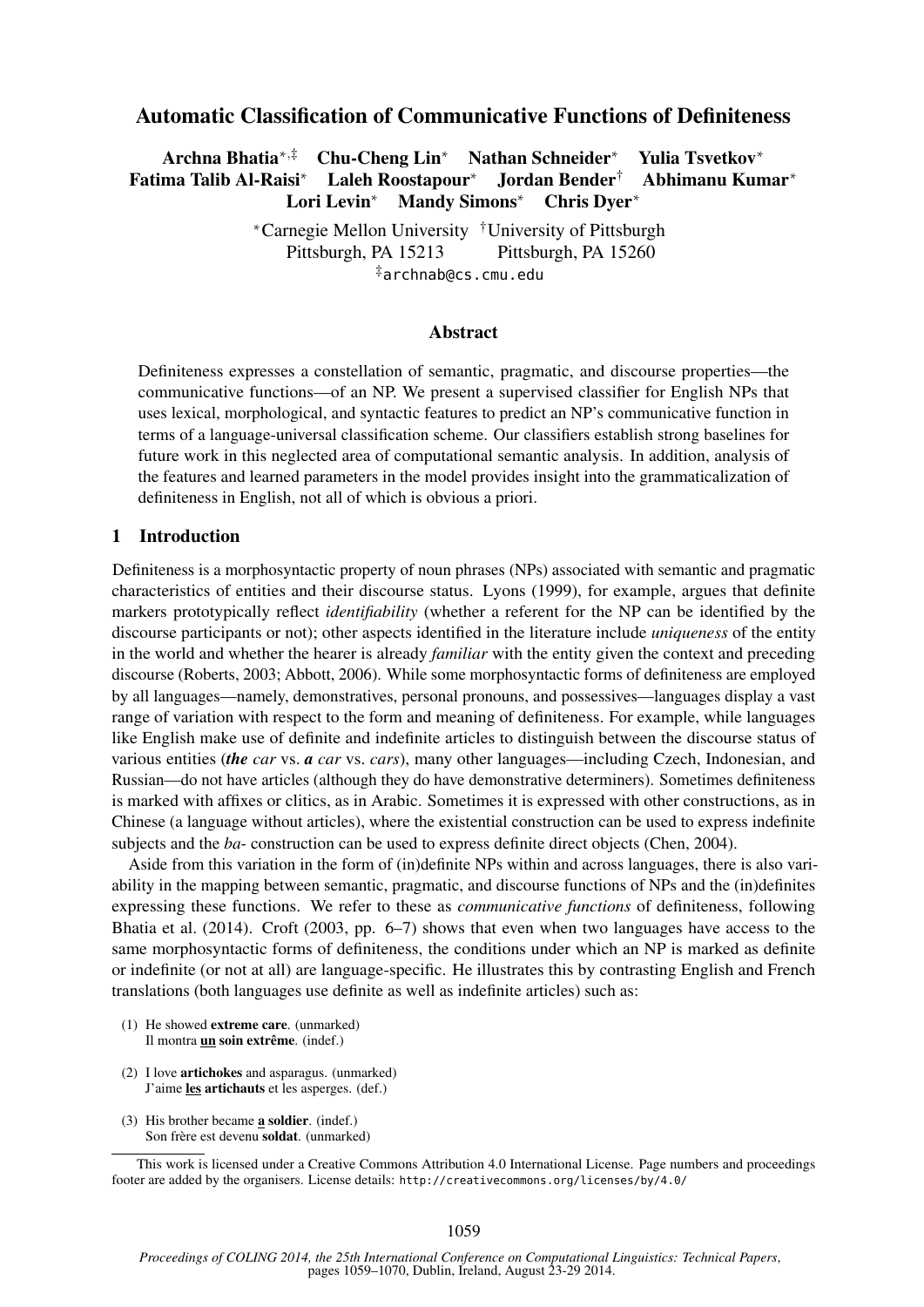| • NONANAPHORA $[-A, -B]$                                       | 999      | • ANAPHORA $[+A]$                                               | 1574     |
|----------------------------------------------------------------|----------|-----------------------------------------------------------------|----------|
| $-$ UNIQUE [+U]                                                | 287      | - BASIC_ANAPHORA $[-B, +F]$                                     | 795      |
| * UNIQUE HEARER OLD $[+F, -G, +S]$                             | 251      | * SAME_HEAD                                                     | 556      |
| $\cdot$ UNIQUE PHYSICAL COPRESENCE $[+R]$                      | 13       | * DIFFERENT_HEAD                                                | 329      |
| $\cdot$ UNIQUE LARGER SITUATION [+R]                           | 237      | - EXTENDED ANAPHORA $[+B]$                                      | 779      |
| $\cdot$ UNIQUE_PREDICATIVE_IDENTITY [+P]                       |          | * BRIDGING_NOMINAL $[-G, +R, +S]$                               | 43       |
| * UNIQUE_HEARER_NEW [-F]                                       | 36       | * BRIDGING_EVENT $[+R, +S]$                                     | 10       |
| $-$ NONUNIQUE $[-U]$                                           | 581      | * BRIDGING_RESTRICTIVE_MODIFIER $[-G, +S]$ 614                  |          |
| * NONUNIQUE HEARER OLD $\lceil + F \rceil$                     | 169      | * BRIDGING_SUBTYPE_INSTANCE [-G]                                | $\Omega$ |
| $\cdot$ NONUNIQUE PHYSICAL COPRESENCE $[-G, +R, +S]$ 39        |          | * BRIDGING_OTHER_CONTEXT [+F]                                   | 112      |
| $\cdot$ NONUNIQUE LARGER SITUATION $[-G, +R, +S]$              | 117      | • MISCELLANEOUS $[-R]$                                          | 732      |
| $\cdot$ NONUNIQUE PREDICATIVE IDENTITY [+P]                    | 13       | - PLEONASTIC $[-B, -P]$                                         | 53       |
| * NONUNIQUE HEARER NEW SPEC $[-F, -G, +R, +S]$                 | 231      | - <b>OUANTIFIED</b>                                             | 248      |
| * NONUNIQUE_NONSPEC $[-G, -S]$                                 | 181      | - PREDICATIVE EQUATIVE ROLE $[-B, +P]$                          | 58       |
| - GENERIC $[+G,-R]$                                            | 131      | - PART_OF_NONCOMPOSITIONAL_MWE                                  | 100      |
| * GENERIC KIND LEVEL                                           | $\Omega$ | - MEASURE_NONREFERENTIAL                                        | 125      |
| * GENERIC INDIVIDUAL LEVEL                                     | 131      | - OTHER NONREFERENTIAL                                          | 148      |
|                                                                |          |                                                                 |          |
| $\theta$<br>$\theta$                                           |          | $\theta$<br>$\theta$                                            |          |
| Anaphoric<br>Generic<br>999 732<br>131<br>1476<br>1698<br>1574 |          | Specific<br>Predicative<br>72<br>53 3180<br>1305<br>181<br>1819 |          |
| Familiar 1327<br><b>Bridging</b><br>779 1905 621<br>267 1711   |          | Referential 690 863 1752<br>Unique<br>287 581 2437              |          |

Figure 1: CFD (Communicative Functions of Definiteness) annotation scheme, with frequencies in the corpus. Internal (non-leaf) labels are in bold; these are not annotated or predicted. +/− values are shown for ternary attributes Anaphoric, Bridging, Familiar, Generic, Predicative, Referential, Specific, and Unique; these are inherited from supercategories, but otherwise default to 0. Thus, for example, the full attribute specification for UNIQUE\_PHYSICAL\_COPRESENCE is [−*A*,−*B*,+*F*,−*G*,0*P*,+*R*,+*S*,+*U*]. Counts for these attributes are shown in the table at bottom.

A cross-linguistic classification of communicative functions should be able to characterize the aspects of meaning that account for the different patterns of definiteness marking exhibited in  $(1-3)$ : e.g., that (2) concerns a generic class of entities while (3) concerns a role filled by an individual. For more on communicative functions, see §2.

This paper develops supervised classifiers to predict communicative function labels for English NPs using lexical, morphological, and syntactic features. The contribution of our work is in both the output of the classifiers and the models themselves (features and weights). Each classifier predicts communicative function labels that capture aspects of discourse-newness, uniqueness, specificity, and so forth. Such functions are useful in a variety of language processing applications. For example, they should usually be preserved in translation, even when the grammatical mechanisms for expressing them are different. The communicative function labels also represent the discourse status of entities, making them relevant for entity tracking, knowledge base construction, and information extraction.

Our log-linear model is a form-meaning mapping that relates syntactic, lexical, and morphological features to properties of communicative functions. The learned weights of this model can, e.g., generate plausible hypotheses regarding the form-meaning relationship which can then be tested rigorously through controlled experiments. This hypothesis generation is linguistically significant as it indicates new grammatical mechanisms beyond the obvious *a* and *the* articles that are used for expressing definiteness in English.

To build our models, we leverage a cross-lingual definiteness annotation scheme (§2) and annotated English corpus (§3) developed in prior work (Bhatia et al., 2014). The classifiers, §4, are supervised models with features that combine lexical and morphosyntactic information and the prespecified attributes or groupings of the communicative function labels (such as Anaphoric, Bridging, Specific in fig. 1) to predict leaf labels (the non-bold faced labels in fig. 1); the evaluation measures (§5) include one that exploits these label groupings to award partial credit according to relatedness. §6 presents experiments comparing several models and discussing their strengths and weaknesses; computational work and applications related to definiteness are addressed in §7.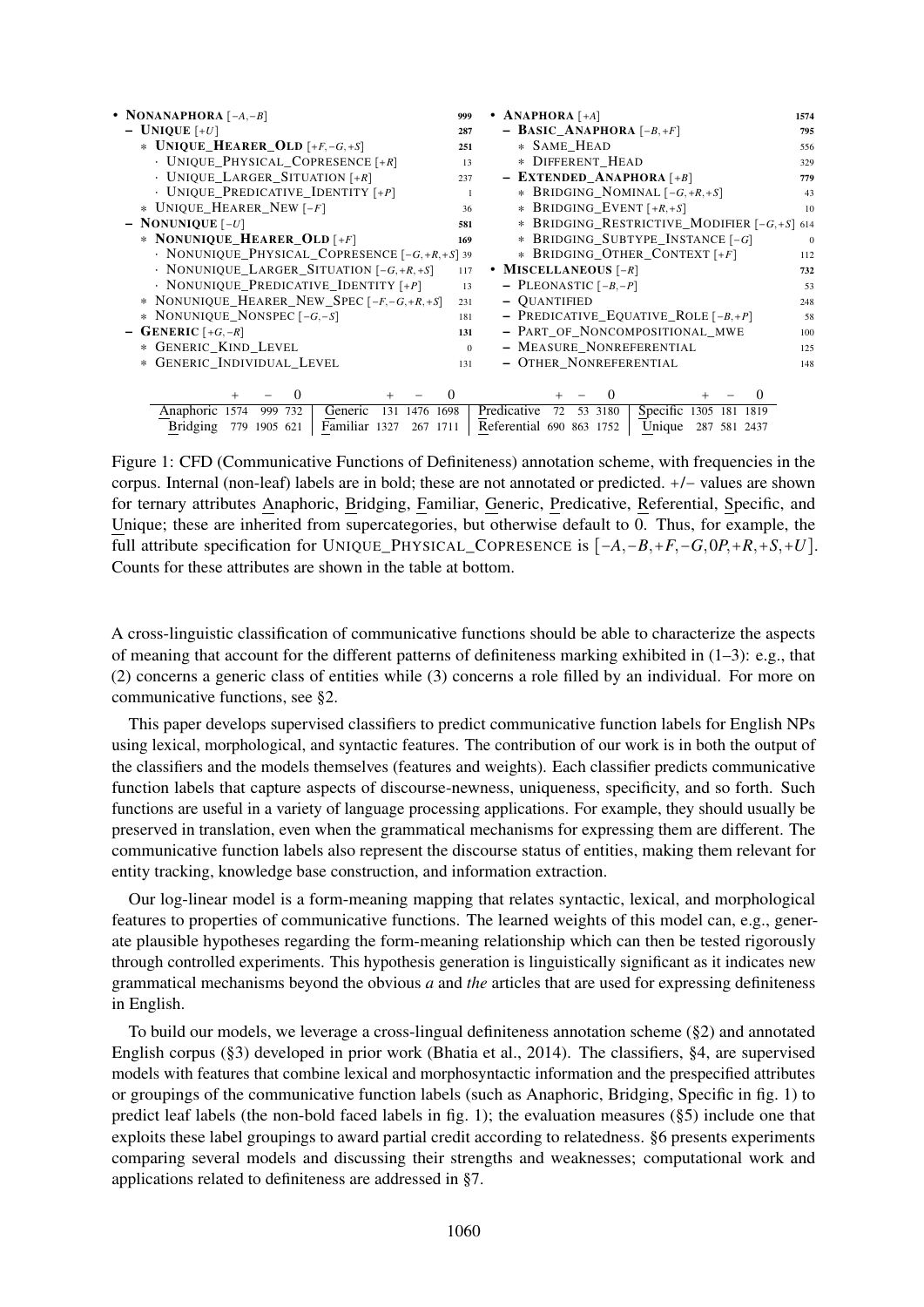### 2 Annotation scheme

The literature on definiteness describes functions such as uniqueness, familiarity, identifiability, anaphoricity, specificity, and referentiality (Birner and Ward, 1994; Condoravdi, 1992; Evans, 1977, 1980; Gundel et al., 1988, 1993; Heim, 1990; Kadmon, 1987, 1990; Lyons, 1999; Prince, 1992; Roberts, 2003; Russell, 1905, *inter alia*) as being related to definiteness. Reductionist approaches to definiteness try to define it in terms of one or two of the aforementioned communicative functions. For example, Roberts (2003) proposes that the combination of uniqueness and a presupposition of familiarity underlie all definite descriptions. However, possessive definite descriptions (*John's daughter*) and the weak definites (*the son of Queen Juliana of the Netherlands*) are neither unique nor necessarily familiar to the listener before they are spoken. In contrast to the reductionist approaches are approaches to grammaticalization (Hopper and Traugott, 2003) in which grammar develops over time in such a way that each grammatical construction has some prototypical communicative functions, but may also have many non-prototypical communicative functions. The scheme we are adopting for this work—the annotation scheme for Communicative Functions of Definiteness (CFD) as described in Bhatia et al. (2014)—assumes that there may be multiple functions to definiteness. CFD is based on a combination of these functions and is summarized in fig. 1. It was developed by annotating texts in two languages (English and Hindi) for four different genres—namely TED talks, a presidential inaugural speech, news articles, and fictional narratives—keeping in mind the communicative functions that have been associated with definiteness in the linguistic literature.

CFD is hierarchically organized. This hierarchical organization serves to reduce the number of decisions that an annotator needs to make for speed and consistency. We now highlight some of the major distinctions in the hierarchy.

At the highest level, the distinction is made between Anaphora, Nonanaphora, and Miscellaneous functions of an NP (the annotatable unit). Anaphora and Nonanaphora respectively describe whether an entity is old or new in the discourse; the Miscellaneous function is mainly assigned to various kinds of nonreferential NPs.

The Anaphora category has two subcategories: Basic\_Anaphora and Extended\_Anaphora. Basic Anaphora applies to NPs referring to entities that have been mentioned before. Extended Anaphora applies to any NP whose referent has not been mentioned itself, but is evoked by a previously mentioned entity. For example, after mentioning a wedding, *the bride*, *the groom*, and *the cake* are considered to be Extended\_Anaphora.

Within the Nonanaphora category, a first distinction is made between Unique, Nonunique, and Generic. The Unique function applies to NPs whose referent becomes unique in a context for any of several reasons. For example, *Obama* can safely be considered unique in contemporary political discourse in the United States. The function Nonunique applies to NPs that start out with multiple possible referents and that may or may not become identifiable in a speech situation. For example, *a little riding hood of red velvet* in fig. 2 could be annotated with the label **Nonunique**. Finally, **Generic** NPs refer to classes or types of entities rather than specific entities. For example, *Dinosaurs* in *Dinosaurs are extinct.* is a Generic NP.

Another important distinction CFD makes is between Hearer\_Old for references to entities that are familiar to the hearer  $(e.g., if they are physically present in the speech situation)$ , versus **Hearer\_New** for nonfamiliar references. This distinction cuts across the two subparts of the hierarchy, Anaphora and Nonanaphora; thus, labels marking Hearer Old or Hearer New also encode other distinctions (e.g., Unique\_Hearer\_Old, Unique\_Hearer\_New, Nonunique\_Hearer\_Old). For further details on the annotation scheme, see fig. 1 and Bhatia et al. (2014).

Because the ordering of distinctions determines the tree structure of the hierarchy, the same communicative functions could have been organized in a superficially different way. In fact, Komen (2013) has proposed a hierarchy with similar leaf nodes, but different internal structure. Since it is possible that some natural groupings of labels are not reflected in the hierarchy we used, we also decompose each label into fundamental communicative functions, which we call *attributes*. Each label type is associated with values for attributes Anaphoric, Bridging, Familiar, Generic, Predicative, Referential, Specific, and Unique. These attributes can have values of  $+$ ,  $-$ , or 0, as shown in fig. 1. For instance, with the Anaphoric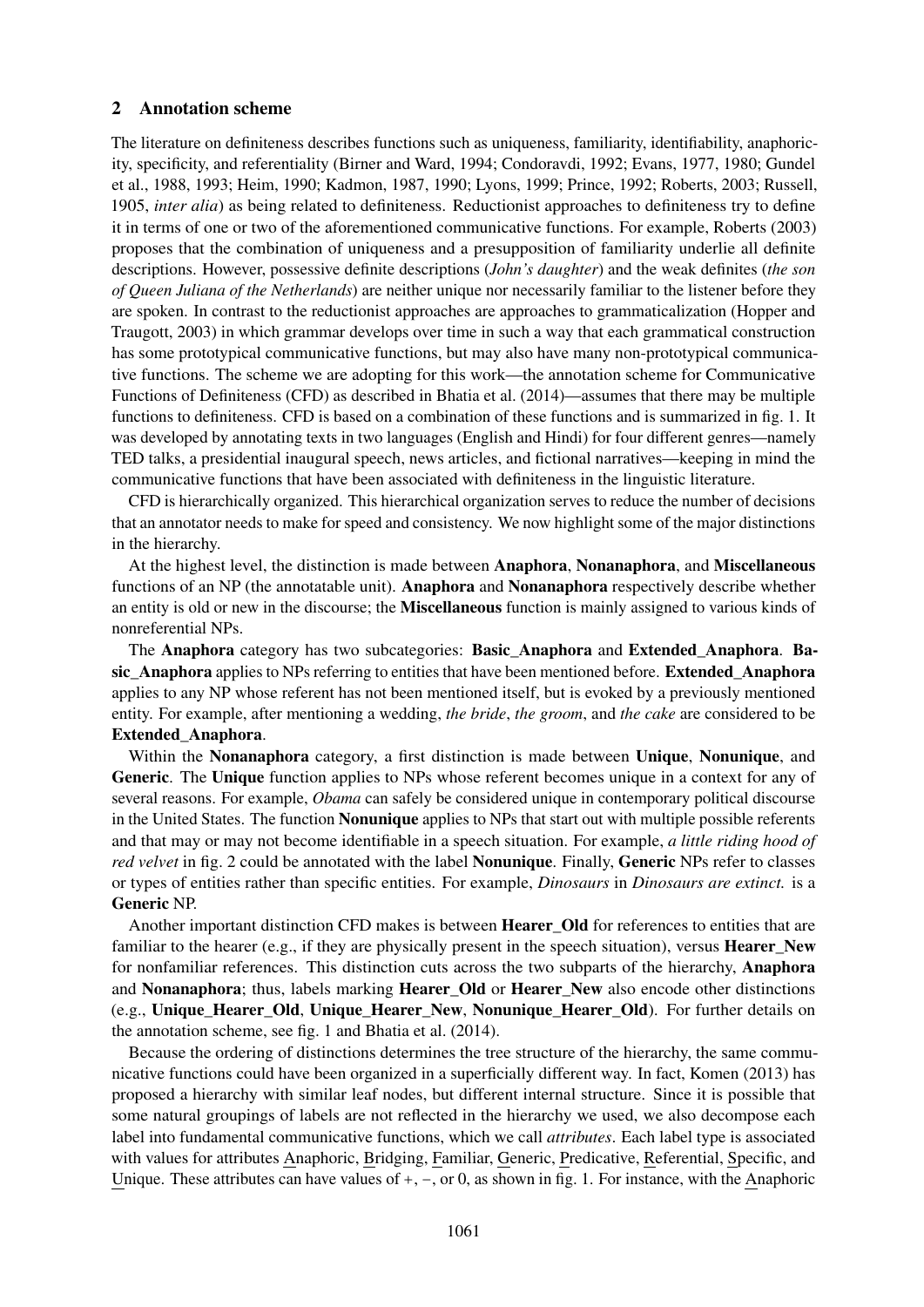*Once upon a time there was a dear little girl who was loved by everyone who looked at her, but most of all by her grandmother, and there was nothing that she would not have given to the child.*

Once she SAME\_HEAD gave her DIFFERENT\_HEAD a little riding hood of red velvet OTHER NONREFERENTIAL NONUNIQUE\_HEARER\_NEW\_SPEC , which suited her SAME\_HEAD so well that she SAME\_HEAD would never wear anything else; so she **OUANTIFIED** SAME\_HEAD was always called 'Little Red Riding Hood .' UNIQUE\_HEARER\_NEW

Figure 2: An annotated sentence from "Little Red Riding Hood." The previous sentence is shown for context.

attribute, a value of + applies to labels that can never mark NPs new to the discourse, − applies to labels that can *only* apply if the NP is new in the discourse, and 0 applies to labels such as Pleonastic (where anaphoricity is not applicable because there is no discourse referent).

## 3 Data

We use the English definiteness corpus of Bhatia et al. (2014), which consists of texts from multiple genres annotated with the scheme described in  $\S2<sup>1</sup>$ . The 17 documents consist of prepared speeches (TED talks and a presidential address), published news articles, and fictional narratives. The TED data predominates (75% of the corpus);<sup>2</sup> the presidential speech represents about 16%, fictional narratives 5%, and news articles 4%. All told, the corpus contains 13,860 words (868 sentences), with 3,422 NPs (the annotatable units). Bhatia et al. (2014) report high inter-annotator agreement, estimating Cohen's  $\kappa = 0.89$  within the TED genre as well as for all genres.

Figure 2 is an excerpt from the "Little Red Riding Hood" annotated with the CFD scheme.

## 4 Classification framework

To model the relationship between the grammar of definiteness and its communicative functions in a data-driven fashion, we work within the supervised framework of feature-rich discriminative classification, treating the functional categories from §2 as output labels *y* and various lexical, morphological, and syntactic characteristics of the language as features of the input *x*. Specifically, we learn two kinds of probabilistic models. The first is a log-linear model similar to multiclass logistic regression, but deviating in that logistic regression treats each output label (response) as atomic, whereas we decompose each into *attributes* based on their linguistic definitions, enabling commonalities between related labels to be recognized. Each weight in the model corresponds to a feature that mediates between *percepts* (characteristics of the input NP) and attributes (characteristics of the label). This is aimed at attaining better predictive accuracy as well as feature weights that better describe the form–function interactions we are interested in recovering. We also train a random forest model on the hypothesis that it would allow us to sacrifice interpretability of the learned parameters for predictive accuracy.

Our setup is formalized below, where we discuss the mathematical models and linguistically motivated features.

#### 4.1 Models

We experiment with two classification methods: a log-linear model and a nonlinear tree-based ensemble model. Due to their consistency and interpretability, linear models are a valuable tool for quantifying and analyzing the effects of individual features. Non-linear models, while less interpretable, often outperform logistic regression (Perlich et al., 2003), and thus could be desirable when the predictions are needed for a downstream task.

<sup>1</sup>The data can be obtained from http://www.cs.cmu.edu/~ytsvetko/definiteness\_corpus.

<sup>2</sup>The TED talks are from a large parallel corpus obtained from http://www.ted.com/talks/.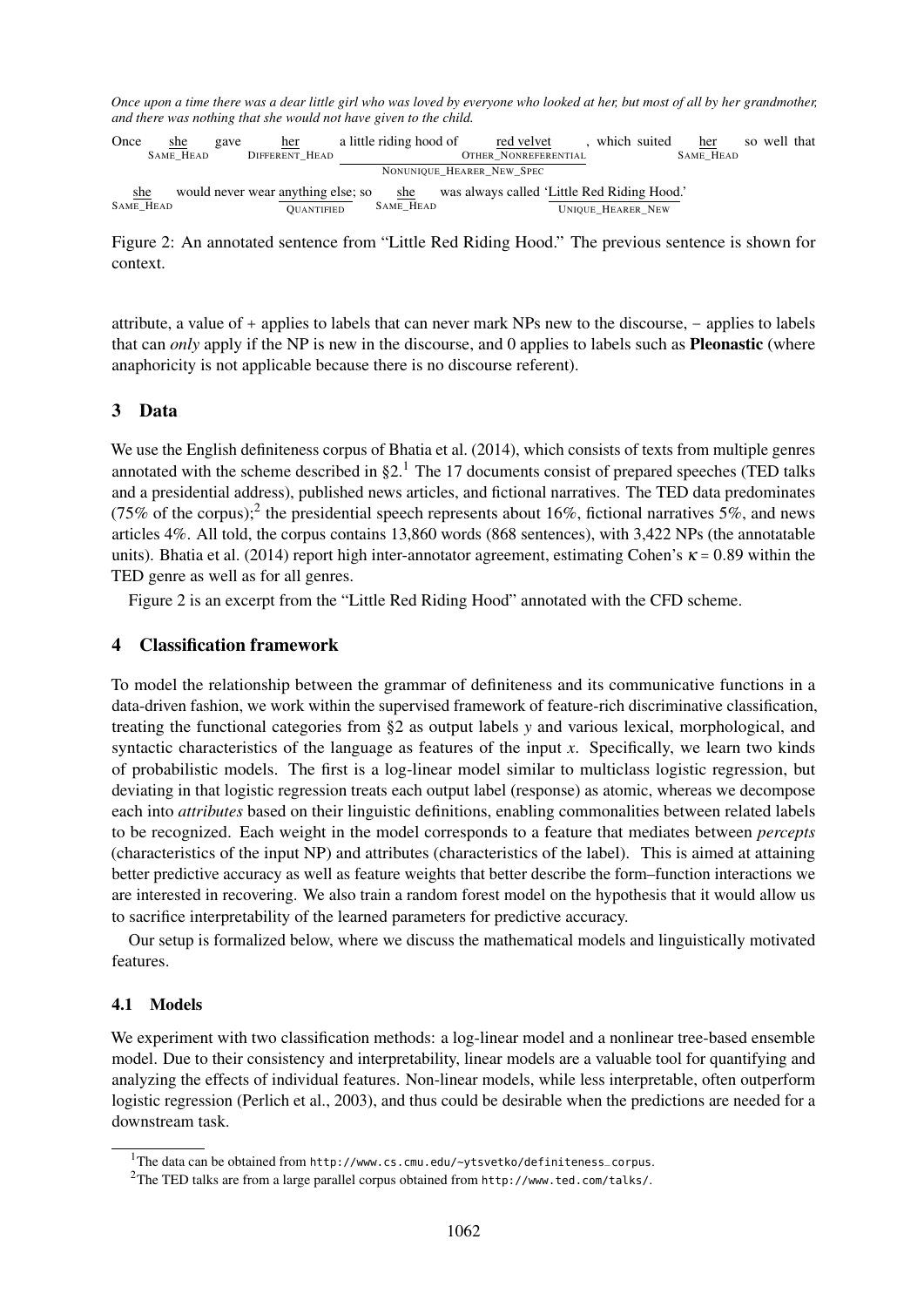#### 4.1.1 Log-linear model

At test time, we model the probability of communicative function label *y* conditional on an NP *x* as follows:

$$
p_{\boldsymbol{\theta}}(y|x) = \log \frac{\exp \boldsymbol{\theta}^{\top} \mathbf{f}(x, y)}{\sum_{y' \in \mathcal{Y}} \exp \boldsymbol{\theta}^{\top} \mathbf{f}(x, y')}
$$
(1)

where  $\theta \in \mathbb{R}^d$  is a vector of parameters (feature weights), and  $f: \mathcal{X} \times \mathcal{Y} \to \mathbb{R}^d$  is the feature function over input–label pairs. The feature function is defined as follows:

$$
\mathbf{f}(x, y) = \boldsymbol{\phi}(x) \times \tilde{\boldsymbol{\omega}}(y)
$$
 (2)

where the percept function  $\phi : \mathcal{X} \to \mathbb{R}^c$  produces a vector of real-valued characteristics of the input, and the attribute function  $\tilde{\omega}: \mathcal{Y} \to \{0,1\}^d$  encodes characteristics of each label. There is a feature for every percept-attribute pairing: so  $d = c \cdot a$  and  $f_{(i-1)a+j}(x, y) = \phi_i(x) \tilde{\omega}_j(y), 1 \le i \le c, 1 \le j \le a$ <sup>3</sup>. The contents of the percept and attribute functions are detailed in §4.2 and §4.3 respectively.

For prediction, having learned weights  $\hat{\theta}$  we use the Bayes-optimal decision rule for minimizing misclassification error, selecting the *y* that maximizes this probability:

$$
\hat{y} \leftarrow \arg \max_{y \in \mathcal{Y}} p_{\hat{\theta}}(y|x)
$$
\n(3)

Training optimizes  $\hat{\theta}$  so as to maximize a convex  $L_2$ -regularized<sup>4</sup> learning objective over the training data  $\mathcal{D}$ .  $550$ 

$$
\hat{\boldsymbol{\theta}} = \arg \max_{\boldsymbol{\theta}} -\lambda ||\boldsymbol{\theta}||_2^2 + \sum_{\langle x, y \rangle \in \mathcal{D}} \log \frac{\exp \boldsymbol{\theta}^{\top} \mathbf{f}(x, y)}{\sum_{y' \in \mathcal{Y}} \exp \left(\boldsymbol{\theta}^{\top} \mathbf{f}(x, y')\right)}
$$
(4)

With  $\tilde{\omega}(y)$  = *the identity of the label*, this reduces to standard logistic regression.

#### 4.1.2 Non-linear model

We employ a random forest classifier (Breiman, 2001), an ensemble of decision tree classifiers learned from many independent subsamples of the training data. Given an input, each tree classifier assigns a probability to each label; those probabilities are averaged to compute the probability distribution across the ensemble.

An important property of the random forests, in addition to being an effective tool in prediction, is their immunity to overfitting: as the number of trees increases, they produce a limiting value of the generalization error.<sup>5</sup> Thus, no hyperparameter tuning is required. Random forests are known to be robust to sparse data and to label imbalance (Chen et al., 2004), both of which are challenges with the definiteness dataset.

#### 4.2 Percepts

The characteristics of the input that are incorporated in the model, which we call *percepts* to distinguish them from model features linking inputs to outputs, see §4.1, are intended to capture the aspects of English morphosyntax that may be relevant to the communicative functions of definiteness.

After preprocessing the text with a dependency parser and coreference resolver, which is described in §6.1, we extract several kinds of percepts for each NP.

#### 4.2.1 Basic

Words of interest. These are the *head* within the NP, all of its *dependents*, and its *governor* (external to the NP). We are also interested in the *attached verb*, which is the first verb one encounters when traversing the dependency path upward from the head. For each of these words, we have separate percepts capturing: the token, the part-of-speech (POS) tag, the lemma, the dependency relation, and (for the head only) a

<sup>&</sup>lt;sup>3</sup>Chahuneau et al. (2013) use a similar parametrization for their model of morphological inflection.

<sup>&</sup>lt;sup>4</sup>As is standard practice with these models, bias parameters (which capture the overall frequency of percepts/attributes) are excluded from regularization.

<sup>5</sup> See Theorem 1.2 in Breiman (2001) for details.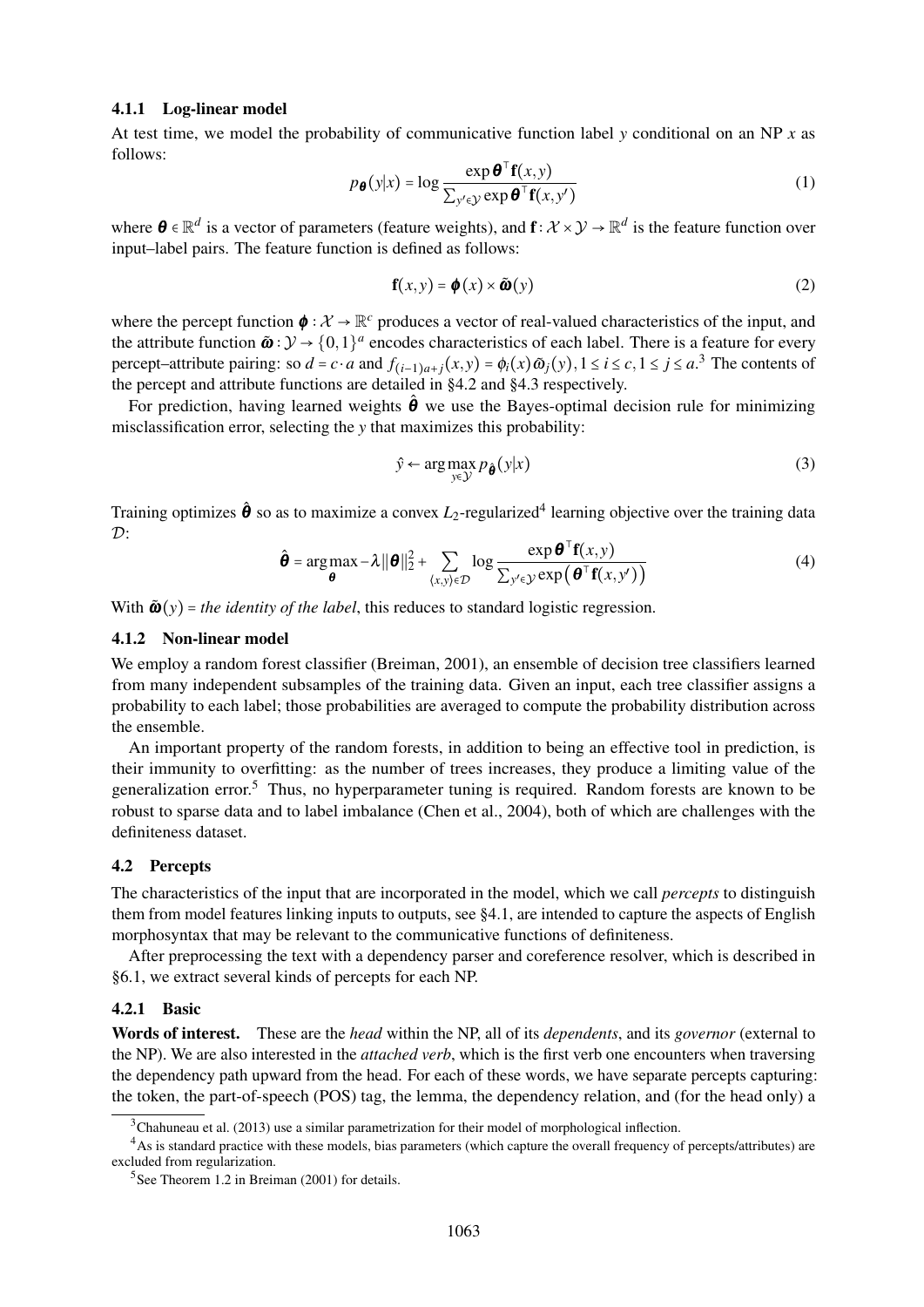binary indicator of plurality (determined from the POS tag). As there may be multiple dependents, we have additional features specific to the first and the last one. Moreover, to better capture tense, aspect and modality, we collect the attached verb's *auxiliaries*. We also make note of the negative particle (with dependency label *neg*) if it is a dependent of the verb.

Structural. The structural percepts are: the *path length* from the head up to the root, and to the attached verb. We also have percepts for the number of dependents, and the number of dependency relations that link non-neighbors. Integer values were binarized with thresholding.

Positional. These percepts are the *token length* of the NP, the NP's *location* in the sentence (first or second half), and the *attached verb's position* relative to the head (left or right). 12 additional percept templates record the POS and lemma of the left and right neighbors of the head, governor, and attached verb.

## 4.2.2 Contextual NPs

When extracting features for a given NP (call it the "target"), we also consider NPs in the following relationship with the target NP: its *immediate parent*, which is the smallest NP whose span fully subsumes that of the target; the *immediate child*, which is the largest NP subsumed within the target; the *immediate precedent* and *immediate successor* within the sentence; and the *nearest preceding coreferent mention*.

For each of these related NPs, we include all of their basic percepts conjoined with the nature of the relation to the target.

## 4.3 Attributes

As noted above, though CFD labels are organized into a tree hierarchy, there are actually several dimensions of commonality that suggest different groupings. These attributes are encoded as ternary characteristics; for each label (including internal labels), every one of the 8 attributes is assigned a value of +, −, or 0 (refer to fig. 1). In light of sparse data, we design features to exploit these similarities via the attribute vector function

$$
\boldsymbol{\omega}(y) = [y, A(y), B(y), F(y), G(y), P(y), R(y), S(y), U(y)]^{\top}
$$
\n(5)

where  $A: \mathcal{Y} \to \{+, -, 0\}$  returns the value for Anaphoric,  $B(y)$  for Bridging, etc. The identity of the label is also included in the vector so that different labels are always recognized as different by the attribute function. The categorical components of this vector are then binarized to form  $\tilde{\mathbf{w}}(y)$ ; however, instead of a binary component that fires for the 0 value of each ternary attribute, there is a component that fires for *any* value of the attribute—a sort of bias term. The weights assigned to features incorporating + or − attribute values, then, are easily interpreted as deviations relative to the bias.

## 5 Evaluation

The following measures are used to evaluate our predictor against the gold standard for the held-out evaluation (dev or test) set  $\mathcal{E}$ :

- Exact Match: This accuracy measure gives credit only where the predicted and gold labels are identical.
- By leaf label: We also compute precision and recall of each leaf label to determine which categories are reliably predicted.
- Soft Match: This accuracy measure gives partial credit where the predicted and gold labels are related. It is computed as the proportion of attributes-plus-full-label whose (categorical) values match:  $|\boldsymbol{\omega}(y) \cap \boldsymbol{\omega}(y')|/9.$

## 6 Experiments

## 6.1 Experimental Setup

Data splits. The annotated corpus of Bhatia et al. (2014) (§3) contains 17 documents in 3 genres: 13 prepared speeches (mostly TED talks), <sup>6</sup> 2 newspaper articles, and 2 fictional narratives. We arbitrarily choose some documents to hold out from each genre; the resulting test set consists of 2 TED talks

<sup>&</sup>lt;sup>6</sup>We have combined the TED talks and presidential speech genres since both involved prepared speeches.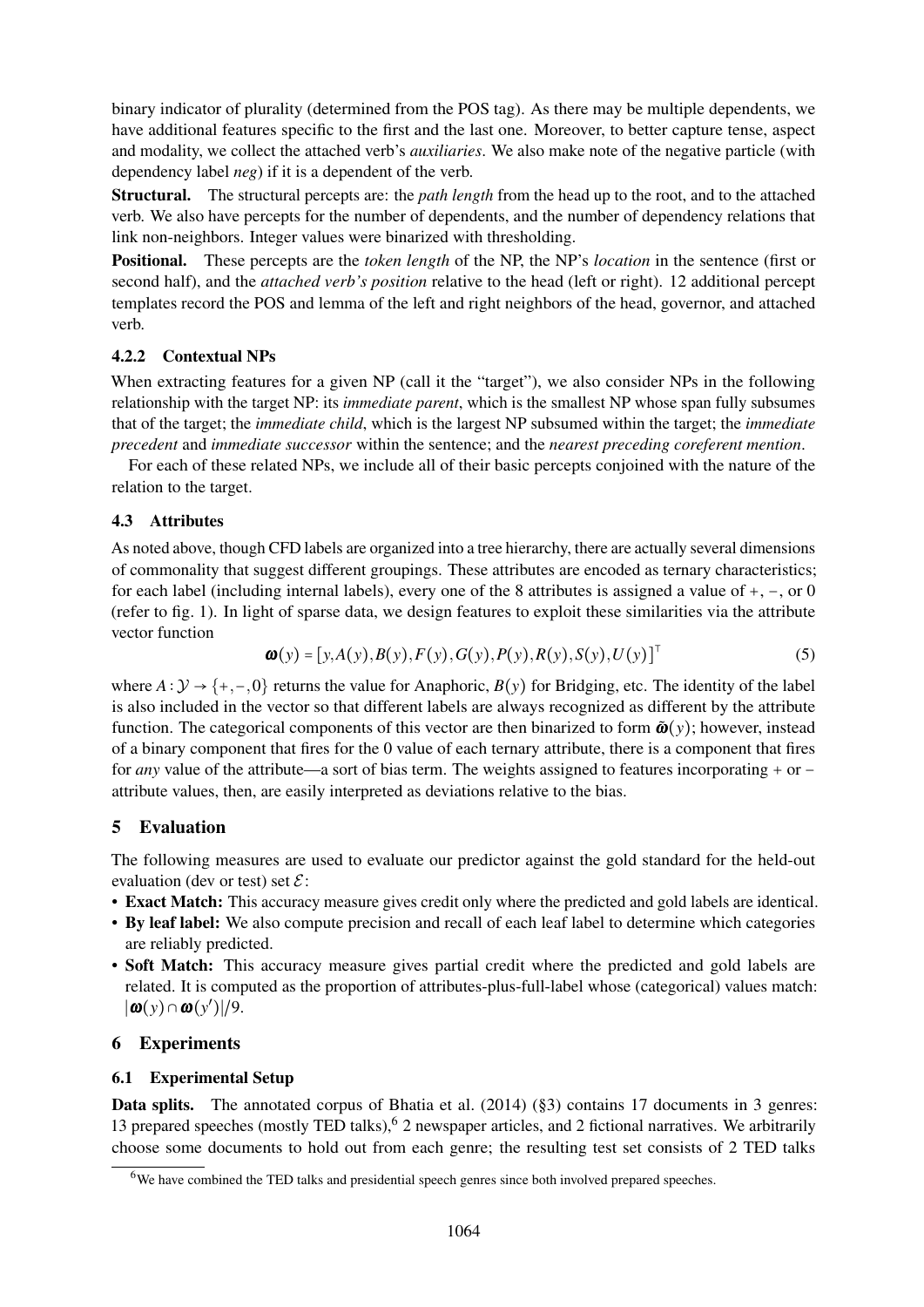| <b>Condition</b>                                 | 10      |     | Exact Match Acc. Soft Match Acc. |      |
|--------------------------------------------------|---------|-----|----------------------------------|------|
| Majority baseline                                |         |     | 12.1                             | 47.8 |
| Log-linear classifier, attributes only           | 473,064 | 100 | 38.7                             | 77.1 |
| Log-linear classifier, labels only               | 413.931 | 100 | 40.8                             | 73.6 |
| Full log-linear classifier (labels + attributes) | 926,417 | 100 | 43.7                             | 78.2 |
| Random forest classifier                         | 20.363  |     | 49.7                             | 77.5 |

Table 1: Classifiers and baseline, as measured on the test set. The first two columns give the number of parameters and the tuned regularization hyperparameter, respectively; the third and fourth columns give accuracies as percentages. The best in each column is bolded.

("Alisa\_News", "RobertHammond\_park"), 1 newspaper article ("crime1\_iPad\_E"), and 1 narrative ("Little Red Riding Hood"). The test set then contains 19,28 tokens (111 sentences), in which there are 511 annotated NPs; while the training set contains 2,911 NPs among 11,932 tokens (757 sentences).

Preprocessing. Automatic dependency parses and coreference information were obtained with the parser and coreference resolution system in Stanford CoreNLP v. 3.3.0 (Socher et al., 2013; Recasens et al., 2013) for use in features (§4.2). Syntactic features were extracted from the Basic dependencies output by the parser. To evaluate the performance of Stanford system on our data, we manually inspected the dependencies and coreference information for a subset of sentences from our corpus (using texts from TED talks and fictional narratives genres) and recorded the errors. We found that about 70% of the sentences had all correct dependencies, and only about 0.04% of the total dependencies were incorrect for our data. However, only 62.5% of the coreference links were correctly identified by the coreference resolver. The rest of them were either missing or incorrectly identified. We believe this may have caused a portion of the classifier errors while predicting the Ananphoic labels.

Throughout our experiments (training as well as testing), we use the gold NP boundaries identified by the human annotators. The automatic dependency parses are used to extract percepts for each gold NP. If there is a conflict between the gold NP boundaries and the parsed NP boundaries, to avoid extracting misleading percepts, we assign a default value.

Learning. The log-linear model variants are trained with an in-house implementation of supervised learning with *L*<sub>2</sub>-regularized AdaGrad (Duchi et al., 2011). Hyperparameters are tuned on a development set formed by holding out every tenth instance from the training set (test set experiments use the full training set): the power of 10 giving the highest Soft Match accuracy was chosen for  $\lambda$ .<sup>7</sup> The Python scikit-learn toolkit (Pedregosa et al., 2011) was used for the random forest classifier.<sup>8</sup>

#### 6.2 Results

Measurements of overall classification performance appear in table 1. While far from perfect, our classifiers achieve promising accuracy levels given the small size of the training data and the number of labels in the annotation scheme. The random forest classifier is the most accurate in Exact Match, likely due to the robustness of that technique under conditions where the data are small and the frequencies of individual labels are imbalanced. By the Soft Match measure, our attribute-aware log-linear models perform very well. The most successful of the log-linear models is the richest model, which combines the fine-grained communicative function labels with higher-level attributes of those labels. But notably the attribute-only model, which decomposes the semantic labels into attributes without directly considering the full label, performs almost as well as the random forest classifier in Soft Match. This is encouraging because it suggests that the model has correctly exploited known linguistic generalizations to account for the grammaticalization of definiteness in English.

Table 2 reports the precision and recall of each leaf label predicted. Certain leaf labels are found to be easier for the classifier to predict: e.g., the communicative function label Pleonastic has a high  $F_1$  score. This is expected as the **Ploenastic** CFD for English is quite regular and captured by the EX

<sup>&</sup>lt;sup>7</sup>Preliminary experiments with cross-validation on the training data showed that the value of  $\lambda$  was stable across folds.

<sup>&</sup>lt;sup>8</sup>Because it is a randomized algorithm, the results may vary slightly between runs; however, a cross-validation experiment on the training data found very little variance in accuracy.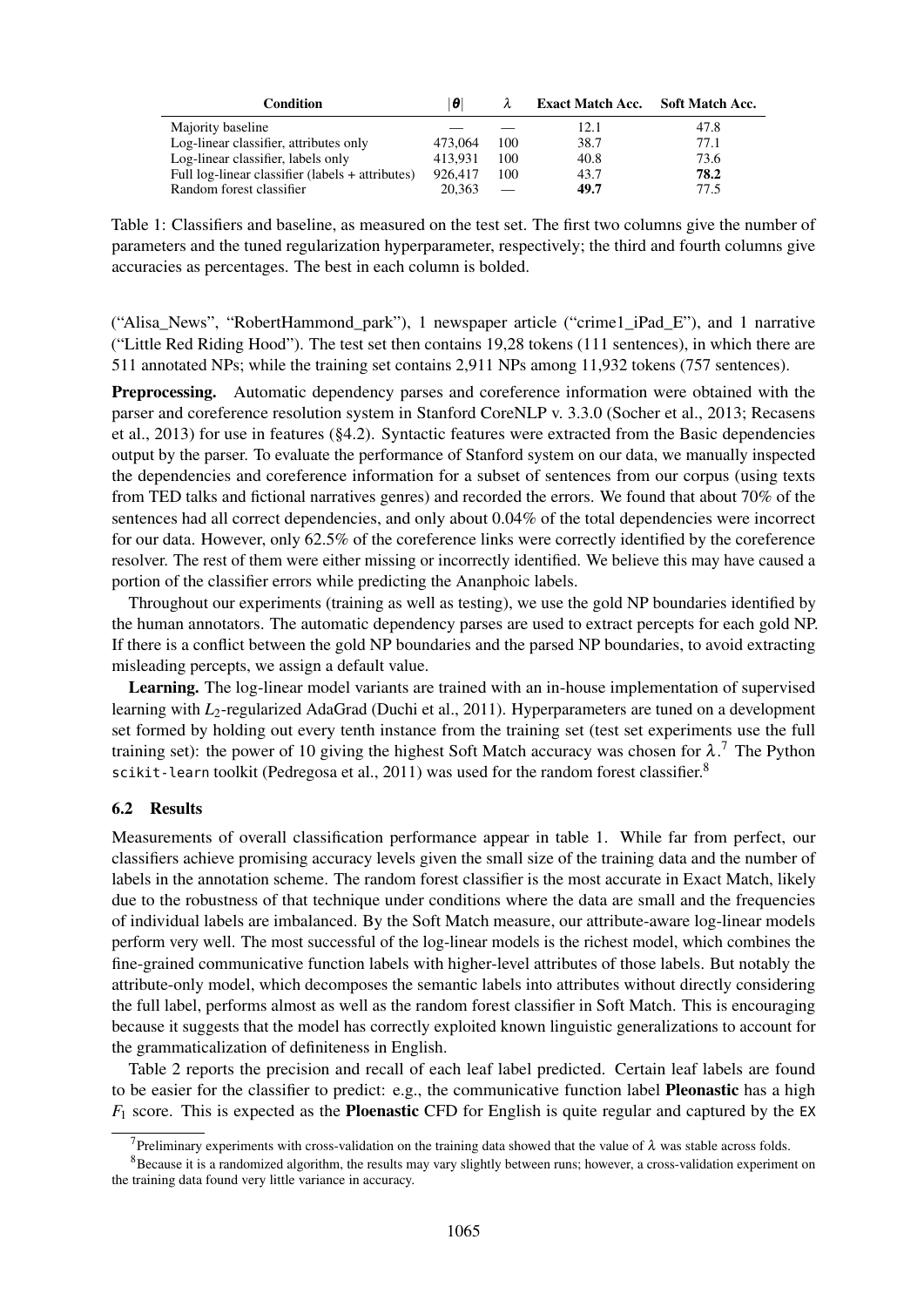| Leaf label                    | N   | P   |    | $F_1$ | <b>Leaf</b> label              | N   | P        | R        | $F_1$ |
|-------------------------------|-----|-----|----|-------|--------------------------------|-----|----------|----------|-------|
| Pleonastic                    | 44  | 100 | 78 | 88    | Part of Noncompositional MWE   | 88  | 20       | 17       | 18    |
| Bridging Restrictive Modifier | 552 | 58  | 84 | 68    | Bridging Nominal               | 33  | 33       | 10       | 15    |
| Ouantified                    | 213 | 57  | 57 | 57    | Generic Individual Level       | 113 | 14       | 11       | 13    |
| Unique_Larger_Situation       | 97  | 52  | 58 | 55    | Nonunique Nonspec              | 173 | 9        | 25       | 13    |
| Same Head                     | 452 | 41  | 41 | 41    | Bridging Other Context         | 96  | 33       | 6        | -11   |
| Measure Nonreferential        | 98  | 88  | 26 | 40    | Bridging Event                 | 9   |          | $\Omega$ |       |
| Nonunique Hearer New Spec     | 190 | 36  | 46 | 40    | Nonunique Physical Copresence  | 36  | $\Omega$ | $\Omega$ |       |
| Other Nonreferential          | 134 | 39  | 36 | 37    | Nonunique Predicative Identity | 10  |          | $\Omega$ |       |
| Different Head                | 271 | 32  | 33 | 32    | Predicative_Nonidentity        | 57  | $\Omega$ | $\Omega$ |       |
| Nonunique Larger Situation    | 97  | 29  |    |       | Unique Hearer New              | 26  |          | $\Omega$ |       |

Table 2: Number of training set instances and precision, recall, and *F*<sup>1</sup> percentages for leaf labels.

part-of-speech tag. The classifier finds predictions of certain CFD labels, such as **Bridging Event**, Bridging Nominal and Nonunique Nonspecific, to be more difficult due to data sparseness: it appears that there were not enough training instances for the classifier to learn the generalizations corresponding to these CFDs. Bridging\_Other\_Context was hard to predict as this was a category which referred not to the entities previously mentioned but to the whole speech event from the past. There seem to be no clear morphosyntactic cues associated with this CFD, so to train a classifier to predict this category label, we would need to model more complex semantic and discourse information. This also applies to the classifier confusion between the **Same–Head** and Different–Head, since both of these labels share all the semantic attributes used in this study.

An advantage of log-linear models is that inspecting the learned feature weights can provide useful insights into the model's behavior. Figure 3 lists 10 features that received the highest positive weights in the full model for the + and − values of the Specific attribute. These confirm some known properties of English definites and indefinites. The definite article, possessives (PRP\$), proper nouns (NNP), and the second person pronoun are all associated with specific NPs, while the indefinite article is associated with nonspecific NPs. The model also seems to have picked up on the less obvious but well-attested tendency of objects to be nonspecific (Aissen, 2003).

In addition to confirming known grammaticalization patterns of definiteness, we can mine the highlyweighted features for new hypotheses: e.g., in figs. 3 and 4, the model thinks that objects of "from" are especially likely to be Specific, and that NPs with comparative adjectives (JJR) are especially likely to be nonspecific (fig. 3). From fig. 3, we also know that **Num. of dependents, dependent's POS: 1,PRP\$** has a higher weight than, say, **Num. of dependents, dependent's POS: 2,PRP\$**. This observation suggests a hypothesis that in English the NPs which have possessive pronouns immediately preceding the head are more likely to be specific than the NPs which have intervening words between the possessive pronoun and the head. Similarly, looking at another example in fig. 4, the following two percepts get high weights for the NP *the United States of America* to be Specific: **last dependent's POS: NNP** and **first dependent's lemma: the**. Since frequency and other factors affect the feature weights learned by the classifier, these differences in weights may or may not reflect an inherent association with Specificity. Whether these are general trends, or just an artifact of the sentences that happened to be in the training data and our statistical learning procedure, will require further investigation, ideally with additional datasets and more rigorous hypothesis testing.

Finally, we can remove features to test their impact on predictive performance. Notably, in experiments ablating features indicating articles—the most obvious exponents of definiteness in English—we see a decrease in performance, but not a drastic one. This suggests that the expression of communicative functions of definiteness is in fact much richer than morphological definiteness.

Errors. Several labels are unattested or virtually unattested in the training data, so the models unsurprisingly fail to predict them correctly at test time. Same\_Head and Different Head, though both common, are confused quite frequently. Whether the previous coreferent mention has the same or different head is a simple distinction for humans; low model accuracy is likely due to errors propagated from coreference resolution. This problem is so frequent that merging these two categories and retraining the random forest model improves Exact Match accuracy by 8% absolute and Soft Match accuracy by 5% absolute.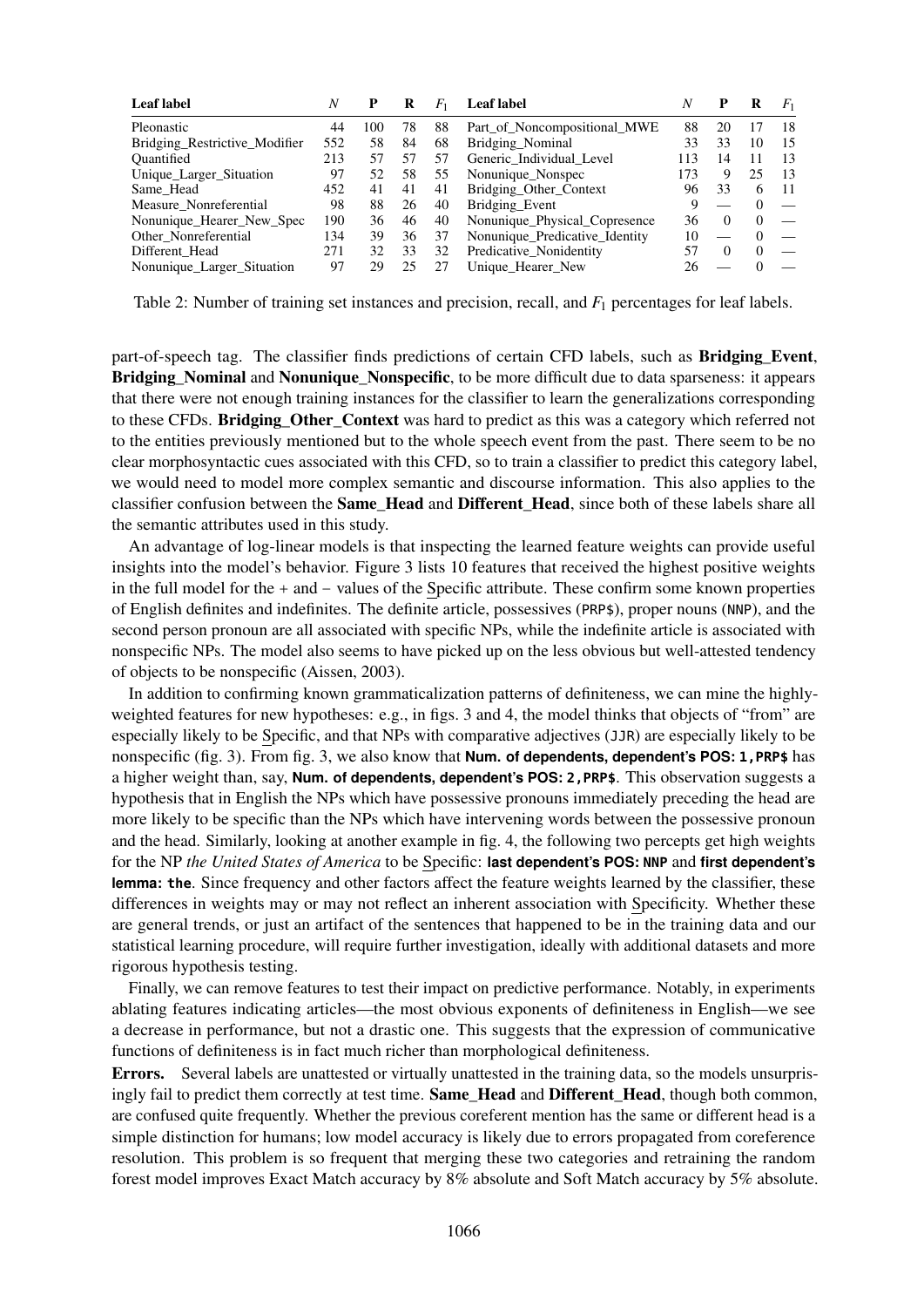|                                       | <b>Percepts</b> |                                       |            |  |
|---------------------------------------|-----------------|---------------------------------------|------------|--|
| $+$ Specific                          | $-S$ pecific    |                                       |            |  |
| <b>First dependent's POS</b>          | PRP\$           | First dependent's lemma               | a          |  |
| Head's left neighbor's POS            | PRP\$           | Last dependent's lemma                | a          |  |
| Last dependent's lemma                | you             | Num. of dependents, dependent's lemma | 1,a        |  |
| Num. of dependents, dependent's lemma | 1, you          | Head's left neighbor's POS            | JJR        |  |
| Num. of dependents, dependent's POS   | 1.PRP\$         | Last dependent's POS                  | <b>JJR</b> |  |
| Governor's right neighbor's POS       | PRP\$           | Num. of dependents, dependent's lemma | 2, a       |  |
| Last dependent's POS                  | <b>NNP</b>      | First dependent's lemma               | new        |  |
| Last dependent's POS                  | PRP\$           | Last dependent's lemma                | new        |  |
| First dependent's lemma               | the             | Num. of dependents, dependent's POS   | 2.JJR      |  |
| Governor's lemma                      | from            | Governor's left neighbor's POS        | <b>VB</b>  |  |

Figure 3: Percepts receiving highest positive weights in association with values of the Specific attribute.

| Example                                                                                                                                                       | Relevant percepts from fig. 3                                                                         | <b>CFD</b> annotation         |
|---------------------------------------------------------------------------------------------------------------------------------------------------------------|-------------------------------------------------------------------------------------------------------|-------------------------------|
| This is just for the United States of America.                                                                                                                | Last dependent's POS: NNP<br>First dependent's lemma: the                                             | Unique_Larger_Situation       |
| We were driving from <i>our home in Nashville</i> First dependent's POS: PRP\$<br>to a little farm we have 50 miles east of<br>Nashville — driving ourselves. | Head's left neighbor's POS: PRP\$<br>Governor's right neighbor's POS: PRP\$<br>Governor's lemma: from | Bridging Restrictive Modifier |

Figure 4: Sentences from our corpus illustrating percepts fired for gold NPs and their CFD annotations.

Another common confusion is between the highly frequent category Unique Larger Situation and the rarer category Unique\_Hearer\_New; the latter is supposed to occur only for the first occurrence of a proper name referring to a entity that is not already part of the knowledge of the larger community. In other words, this distinction requires world knowledge about well-known entities, which could perhaps be mined from the Web or other sources.

### 7 Related Work

Because semantic/pragmatic analysis of referring expressions is important for many NLP tasks, a computational model of the communicative functions of definiteness has the potential to leverage diverse lexical and grammatical cues to facilitate deeper inferences about the meaning of linguistic input. We have used a coreference resolution system to extract features for modeling definiteness, but an alternative would be to predict definiteness functions as input to (or jointly with) the coreference task. Applications such as information extraction and dialogue processing could be expected to benefit not only from coreference information, but also from some of the semantic distinctions made in our framework, including specificity and genericity.

Better computational processing of definiteness in different languages stands to help machine translation systems. It has been noted that machine translation systems face problems when the source and the target language use different grammatical strategies to express the same information (Stymne, 2009; Tsvetkov et al., 2013). Previous work on machine translation has attempted to deal with this in terms of either (a) preprocessing the source language to make it look more like the target language (Collins et al., 2005; Habash, 2007; Nießen and Ney, 2000; Stymne, 2009, *inter alia*); or (b) post-processing the machine translation output to match the target language, (e.g., Popovic et al., 2006). Attempts have also been made ´ to use syntax on the source and/or the target sides to capture the syntactic differences between languages (Liu et al., 2006; Yamada and Knight, 2002; Zhang et al., 2007). Automated prediction of (in)definite articles has been found beneficial in a variety of applications, including postediting of MT output (Knight and Chander, 1994), text generation (Elhadad, 1993; Minnen et al., 2000), and identification and correction of ESL errors (Han et al., 2006; Rozovskaya and Roth, 2010). More recently, Tsvetkov et al. (2013) trained a classifier to predict where English articles might plausibly be added or removed in a phrase, and used this classifier to improve the quality of statistical machine translation.

While definiteness morpheme prediction has been thoroughly studied in computational linguistics,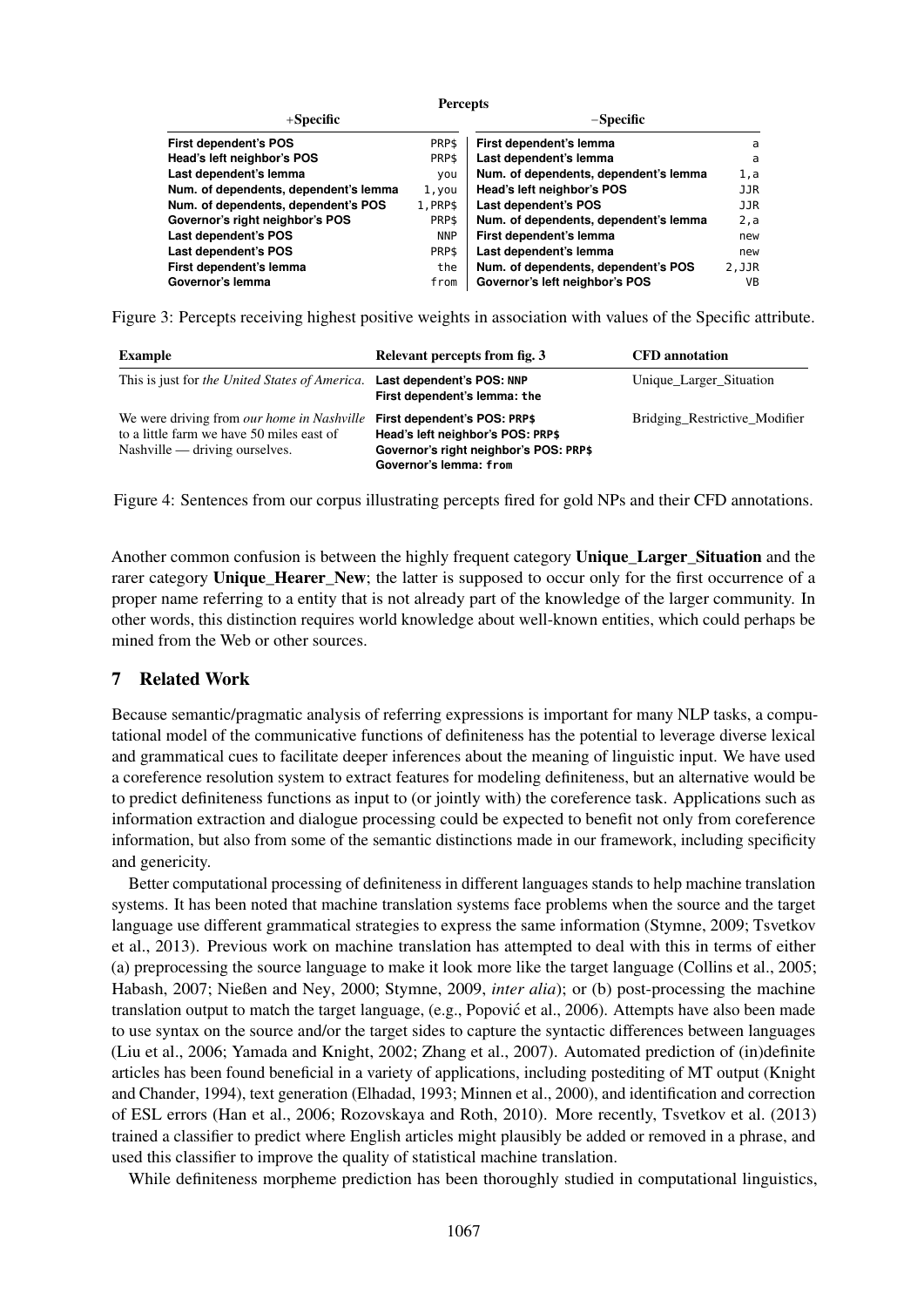studies on additional, more complex aspects of definiteness are limited. Reiter and Frank (2010) exploit linguistically-motivated features in a supervised approach to distinguish between generic and specific NPs. Hendrickx et al. (2011) investigated the extent to which a coreference resolution system can resolve the bridging relations. Also in the context of coreference resolution, Ng and Cardie (2002) and Kong et al. (2010) have examined anaphoricity detection. To the best of our knowledge, no studies have been conducted on automatic prediction of semantic and pragmatic communicative functions of definiteness more broadly.

Our work is related to research in linguistics on the modeling of syntactic constructions such as dative shift and the expression of possession with "of" or "'s". Bresnan and Ford (2010) used logistic regression with semantic features to predict syntactic constructions. Although we are doing the opposite (using syntactic features to predict semantic categories), we share the assumption that reductionist approaches (as mentioned earlier) are not able to capture all the nuances of a linguistic phenomenon. Following Hopper and Traugott (2003) we observe that grammaticalization is accompanied by *function drift*, resulting in multiple communicative functions for each grammatical construction. Other attempts have also been made to capture, using classifiers, (propositional as well as non propositional) aspects of meaning that have been grammaticalized: see, for instance, Reichart and Rappoport (2010) for tense sense disambiguation, Prabhakaran et al. (2012) for modality tagging, and Srikumar and Roth (2013) for semantics expressed by prepositions.

## 8 Conclusion

We have presented a data-driven approach to modeling the relationship between universal communicative functions associated with (in)definiteness and their lexical/grammatical realization in a particular language. Our feature-rich classifiers can give insights into this relationship as well as predict communicative functions for the benefit of NLP systems. Exploiting the higher-level semantic attributes, our log-linear classifier compares favorably to the random forest classifier in Soft Match accuracy. Further improvements to the classifier may come from additional features or better preprocessing. This work has focused on English, but in future work we plan to build similar models for other languages—including languages without articles, under the hypothesis that such languages will rely on other, subtler devices to encode many of the functions of definiteness.

## Acknowledgments

This work was sponsored by the U. S. Army Research Laboratory and the U. S. Army Research Office under contract/grant number W911NF-10-1-0533. We thank the reviewers for their useful comments.

## **References**

- Barbara Abbott. 2006. Definite and indefinite. In Keith Brown, editor, *Encyclopedia of Language and Linguistics*, pages 3–392. Elsevier.
- Judith Aissen. 2003. Differential object marking: iconicity vs. economy. *Natural Language & Linguistic Theory*, 21(3):435–483.
- Archna Bhatia, Mandy Simons, Lori Levin, Yulia Tsvetkov, Chris Dyer, and Jordan Bender. 2014. A unified annotation scheme for the semantic/pragmatic components of definiteness. In *Proc. of LREC*. Reykjavík, Iceland.
- Betty Birner and Gregory Ward. 1994. Uniqueness, familiarity and the definite article in English. In *Proc. of the Twentieth Annual Meeting of the Berkeley Linguistics Society*, pages 93–102.
- Leo Breiman. 2001. Random forests. *Machine Learning*, 45(1):5–32.
- Joan Bresnan and Marilyn Ford. 2010. Predicting syntax: Processing dative constructions in American and Australian varieties of English. *Language*, 86(1):168–213.
- Victor Chahuneau, Eva Schlinger, Noah A. Smith, and Chris Dyer. 2013. Translating into morphologically rich languages with synthetic phrases. In *Proc. of EMNLP*, pages 1677–1687. Seattle, Washington, USA.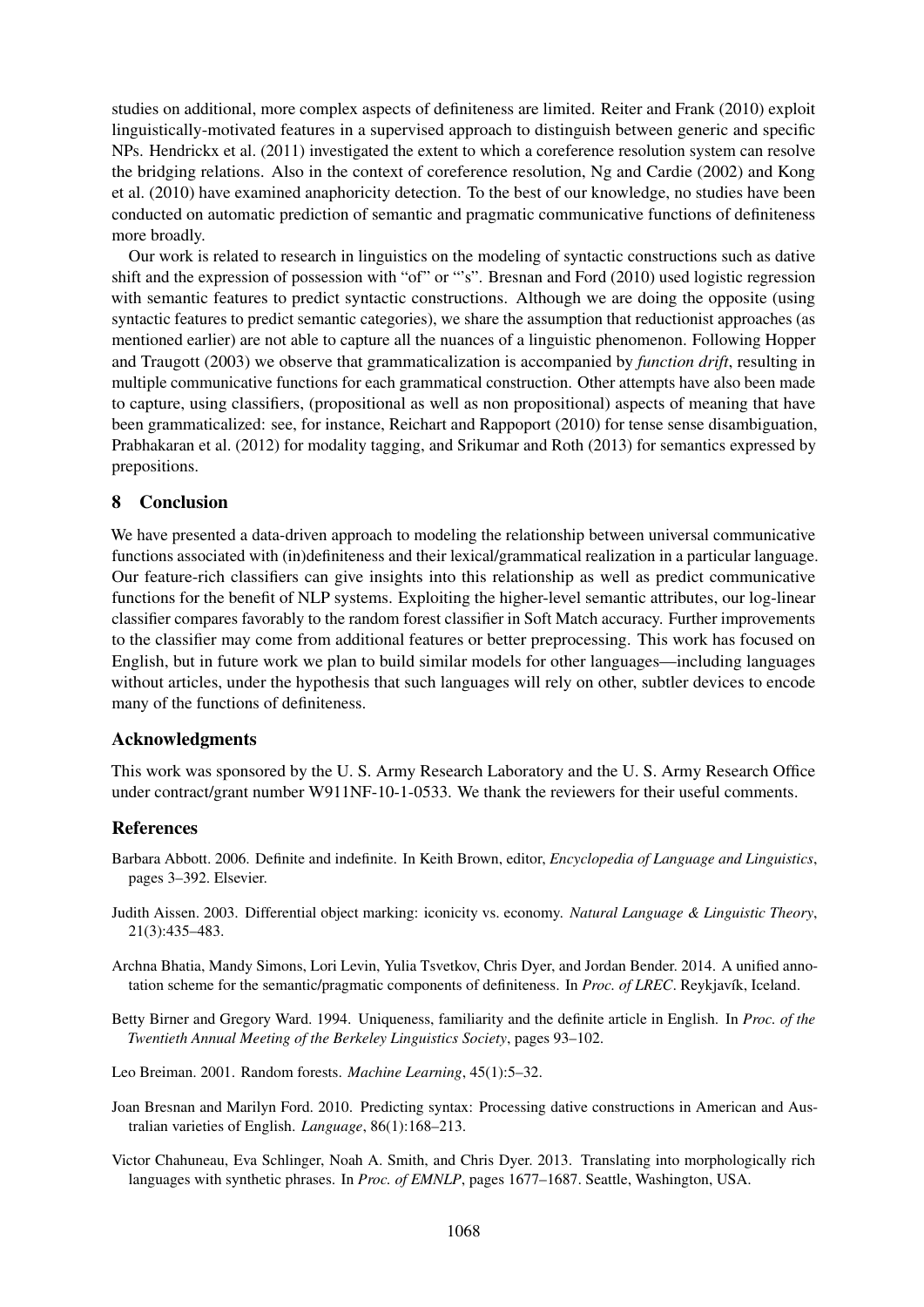- Chao Chen, Andy Liaw, and Leo Breiman. 2004. Using random forest to learn imbalanced data. *University of California, Berkeley*.
- Ping Chen. 2004. Identifiability and definiteness in Chinese. *Linguistics*, 42:1129–1184.
- Michael Collins, Philipp Koehn, and Ivona Kucerova. 2005. Clause restructuring for statistical machine translation. In *Proc. of ACL*, pages 531–540. Ann Arbor, Michigan.

Cleo Condoravdi. 1992. Strong and weak novelty and familiarity. In *Proc. of SALT II*, pages 17–37.

William Croft. 2003. *Typology and Universals*. Cambridge University Press.

John Duchi, Elad Hazan, and Yoram Singer. 2011. Adaptive subgradient methods for online learning and stochastic optimization. *Journal of Machine Learning Research*, 12(Jul):2121–2159.

Michael Elhadad. 1993. Generating argumentative judgment determiners. In *Proc. of AAAI*, pages 344–349.

- Gareth Evans. 1977. Pronouns, quantifiers and relative clauses. *Canadian Journal of Philosophy*, 7(3):46.
- Gareth Evans. 1980. Pronouns. *Linguistic Inquiry*, 11.
- Jeanette K. Gundel, Nancy Hedberg, and Ron Zacharski. 1988. The generation and interpretation of demonstrative expressions. In *Proc. of XIIth International Conference on Computational Linguistics*, pages 216–221.
- Jeanette K. Gundel, Nancy Hedberg, and Ron Zacharski. 1993. Cognitive status and the form of referring expressions in discourse. *Language*, 69:274–307.
- Nizar Habash. 2007. Syntactic preprocessing for statistical machine translation. In *MT Summit XI*, pages 215–222. Copenhagen.
- Na-Rae Han, Martin Chodorow, and Claudia Leacock. 2006. Detecting errors in english article usage by non-native speakers. *Natural Language Engineering*, 12:115–129.
- Irene Heim. 1990. E-type pronouns and donkey anaphora. *Linguistics and Philosophy*, 13:137–177.
- Iris Hendrickx, Orphée De Clercq, and Véronique Hoste. 2011. Analysis and reference resolution of bridge anaphora across different text genres. In Iris Hendrickx, Sobha Lalitha Devi, Antonio Horta Branco, and Ruslan Mitkov, editors, *DAARC*, volume 7099 of *Lecture Notes in Computer Science*, pages 1–11. Springer.
- Paul J. Hopper and Elizabeth Closs Traugott. 2003. *Grammaticalization*. Cambridge University Press.
- Nirit Kadmon. 1987. *On unique and non-unique reference and asymmetric quantification*. Ph.D. thesis, University of Massachusetts.
- Nirit Kadmon. 1990. Uniqueness. *Linguistics and Philosophy*, 13:273–324.
- Kevin Knight and Ishwar Chander. 1994. Automated postediting of documents. In *Proc. of the National Conference on Artificial Intelligence*, pages 779–779. Seattle, WA.
- Erwin Ronald Komen. 2013. *Finding focus: a study of the historical development of focus in English*. LOT, Utrecht.
- Fang Kong, Guodong Zhou, Longhua Qian, and Qiaoming Zhu. 2010. Dependency-driven anaphoricity determination for coreference resolution. In *Proc. of COLING*, pages 599–607. Beijing, China.
- Yang Liu, Qun Liu, and Shouxun Lin. 2006. Tree-to-string alignment template for statistical machine translation. In *Proc. of COLING/ACL*, pages 609–616. Sydney, Australia.

Christopher Lyons. 1999. *Definiteness*. Cambridge University Press.

Guido Minnen, Francis Bond, and Ann Copestake. 2000. Memory-based learning for article generation. In *Proc. of*